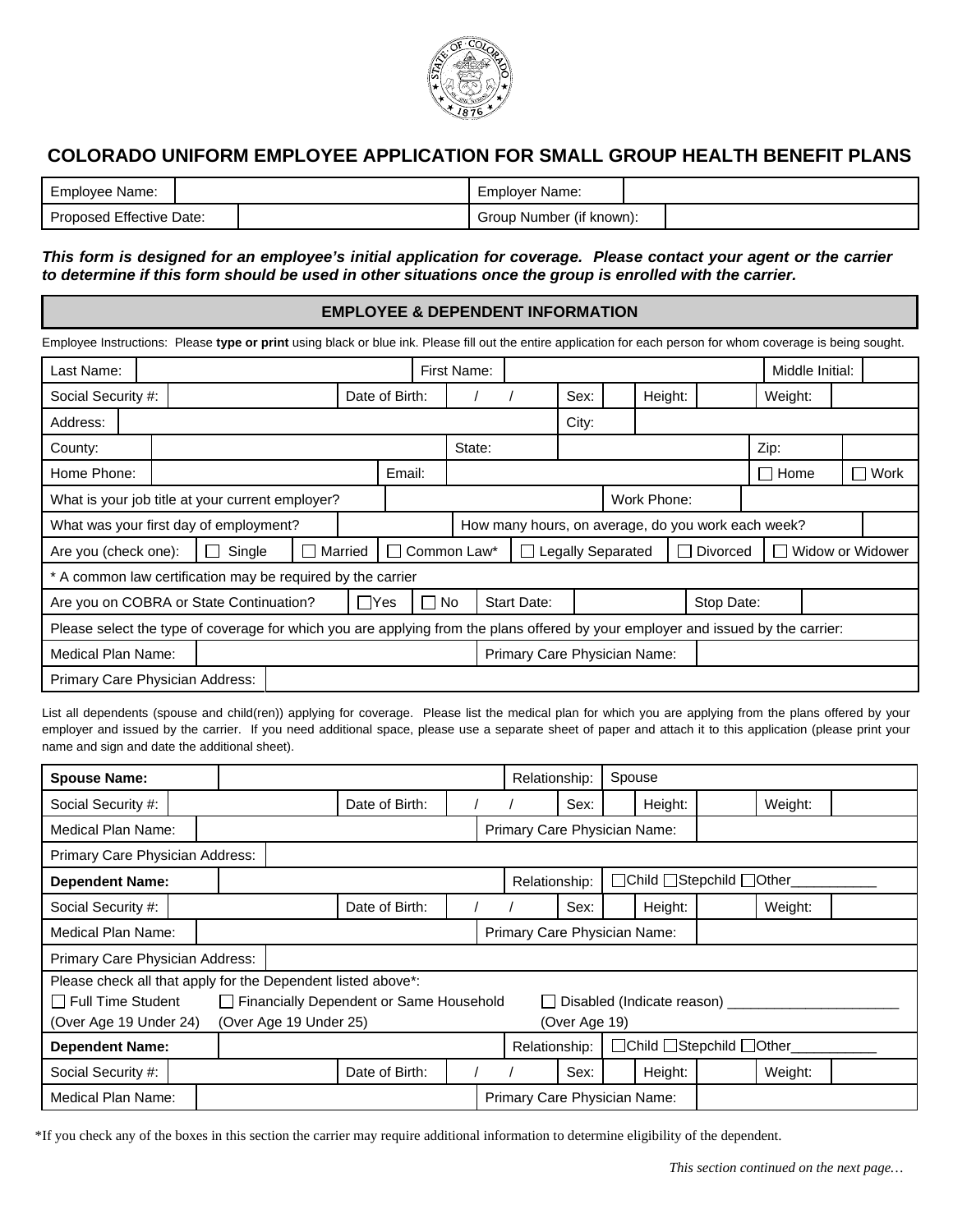| Employee Name:                                               |                                                                       |                                         |  | <b>Employer Name:</b>                     |               |                                   |         |  |
|--------------------------------------------------------------|-----------------------------------------------------------------------|-----------------------------------------|--|-------------------------------------------|---------------|-----------------------------------|---------|--|
|                                                              |                                                                       |                                         |  |                                           |               |                                   |         |  |
| Primary Care Physician Address:                              |                                                                       |                                         |  |                                           |               |                                   |         |  |
| Please check all that apply for the Dependent listed above*: |                                                                       |                                         |  |                                           |               |                                   |         |  |
| $\Box$ Full Time Student                                     |                                                                       | Financially Dependent or Same Household |  |                                           |               | □ Disabled (Indicate reason) ____ |         |  |
| (Over Age 19 Under 24)                                       | (Over Age 19 Under 25)                                                |                                         |  |                                           | (Over Age 19) |                                   |         |  |
| <b>Dependent Name:</b>                                       |                                                                       |                                         |  | □Child □Stepchild □Other<br>Relationship: |               |                                   |         |  |
| Social Security #:                                           |                                                                       | Date of Birth:                          |  | Height:<br>Sex:                           |               |                                   | Weight: |  |
| Medical Plan Name:                                           |                                                                       |                                         |  |                                           |               | Primary Care Physician Name:      |         |  |
| Primary Care Physician Address:                              |                                                                       |                                         |  |                                           |               |                                   |         |  |
|                                                              | Please check all that apply for the Dependent listed above*:          |                                         |  |                                           |               |                                   |         |  |
| Full Time Student                                            | Financially Dependent or Same Household<br>Disabled (Indicate reason) |                                         |  |                                           |               |                                   |         |  |
| (Over Age 19 Under 24)                                       | (Over Age 19 Under 25)                                                |                                         |  |                                           | (Over Age 19) |                                   |         |  |

\* If you check any of the boxes in this section the carrier may require additional information to determine eligibility of the dependent.

#### **EMPLOYEE/DEPENDENT WAIVER OF COVERAGE**

Complete this section ONLY if you are not enrolling yourself or your spouse or dependents. Waiver must be completed for all of your dependents to be eligible for enrollment on this plan in the event of changing circumstances. I understand that I am eligible to apply for group health coverage through my employer. I do **NOT** want, and hereby waive, group health coverage for:

|             | Name (Last, First, MI) | Birth Date (Mo/Day/Year) |
|-------------|------------------------|--------------------------|
| Employee    |                        |                          |
| Spouse      |                        |                          |
| Dependent 1 |                        |                          |
| Dependent 2 |                        |                          |
| Dependent 3 |                        |                          |

I am **waiving** group health coverage for myself and/or the dependents listed above because (check all that apply, **copy of ID card may be required**):

- $\Box$  I am covered under my spouse's group policy.
- $\Box$  My spouse is covered under another plan (including this plan, if spouse is also an employee).
- $\Box$  My dependents are covered under another plan.
- $\Box$  I wish to continue other coverage obtained through an Individual Plan or Medicare
- $\Box$  Other (Please explain):

**WAIVER:** I certify that I have been given the opportunity to apply for group health coverage and decline to enroll as indicated above, on behalf of myself, my spouse and my dependent child(ren). I understand that by signing this waiver, I, my spouse, and my dependent child(ren) forfeit the right to coverage. I was not pressured, forced or unfairly induced by my employer, the agent or the carrier(s) into waiving or declining the group health coverage. If in the future I apply for coverage, I, my spouse, or any of my dependent child(ren) may be treated as a late enrollee and subject to postponement of coverage for up to 12 months or an exclusion of coverage for preexisting conditions for a period of up to 18 months. Any preexisting condition period may be offset by the time I, my spouse or my dependent child(ren) were covered under a qualified health plan. I understand that if I am declining enrollment for myself, my spouse, or my dependent child(ren) because of other health coverage, I may, in the future, be able to enroll myself, my spouse, or my dependent child(ren) in this plan, as required by law, provided that I request enrollment within 30 days after my other health coverage ends or a qualifying event occurs. **If I do not request enrollment within 30 days of the above events, I understand that I may not be able to enroll for coverage until my company's Open Enrollment period. I understand that I can obtain information related to my enrollment eligibility from my employer or small group health carrier.** 

Signature of Employee: \_\_\_\_\_\_\_\_\_\_\_\_\_\_\_\_\_\_\_\_\_\_\_\_\_\_\_\_\_\_\_\_\_\_\_\_ Date Signed: \_\_\_\_\_\_\_\_\_\_\_\_\_\_\_\_\_\_\_\_\_\_\_\_\_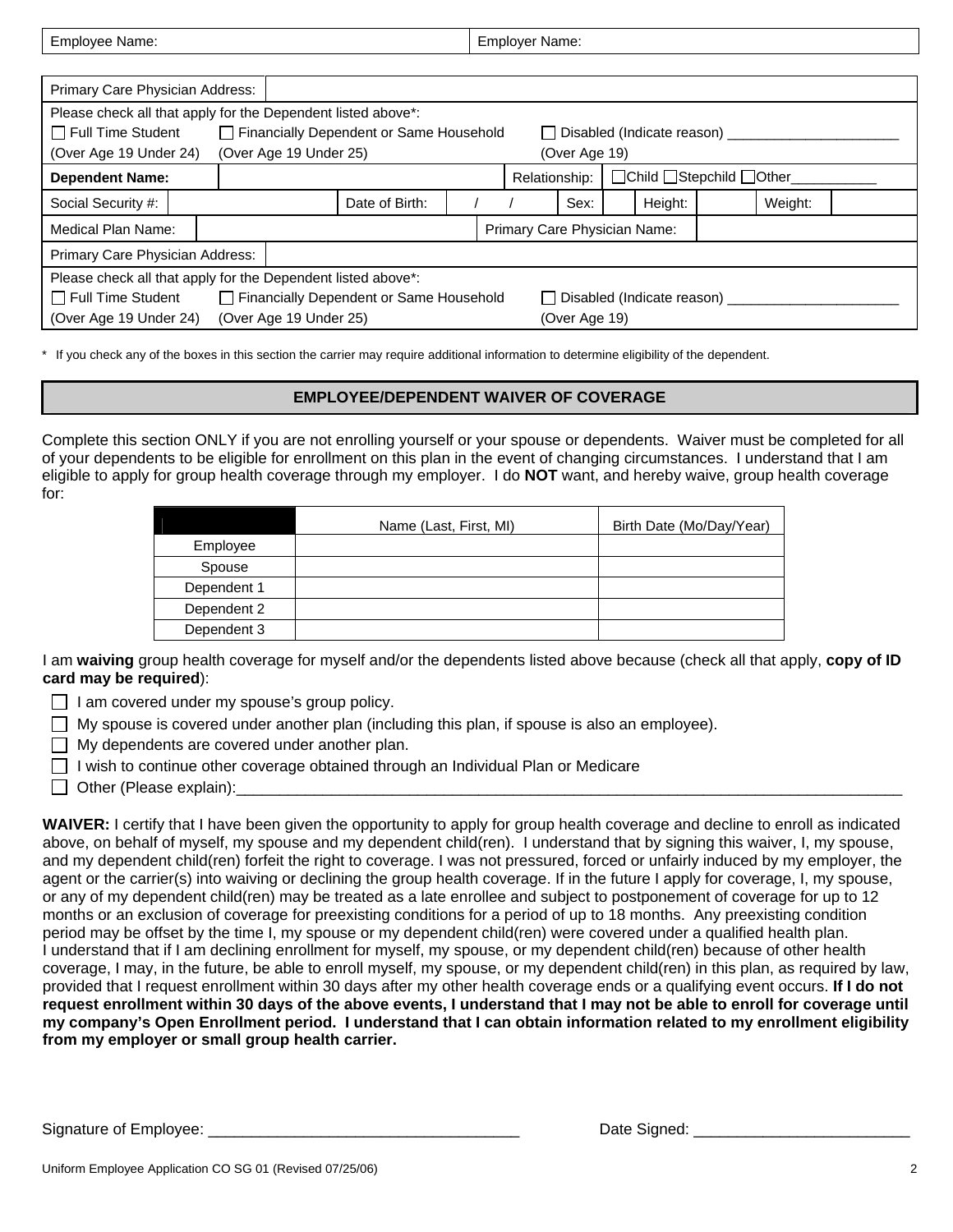| <b>Employee Name:</b> | Employer Name: |
|-----------------------|----------------|
|-----------------------|----------------|

# **CURRENT AND PREVIOUS MEDICAL COVERAGE**

The information you provide about your other individual or group health coverage (either prior or current) is necessary to determine whether you will have any waiting periods for preexisting conditions under the group health coverage plan for which you are applying. Your information will also help the small employer carrier(s) to coordinate benefits with any other group health coverage you may have.

#### **#1 Do you, your spouse or your dependent child(ren) listed in this application currently have health coverage? Yes No**

**#2 Have you you, your spouse or your dependent child(ren) listed in this application had previous health coverage within the last 90 days?** ■ Yes ■ No

If you marked question #2 "Yes" please complete the following table and attach a copy of the Certificates of Creditable Coverage for each person.

Starting with you, the employee, identify each person applying for coverage and include information for all current and previous health coverage(s) in effect during the last 18 months.

If you need additional space, please use a separate sheet of paper and attach it to this application (please print your name and sign and date the additional sheet).

| <b>Employee Name:</b>   |                                                                   | Date Coverage Started: |                          |                                | Date Coverage Ended:                                                                                                   |               |
|-------------------------|-------------------------------------------------------------------|------------------------|--------------------------|--------------------------------|------------------------------------------------------------------------------------------------------------------------|---------------|
| Carrier Name:           |                                                                   | Carrier Phone Number:  |                          | Type of Coverage (See Key):    |                                                                                                                        |               |
| Group Number:           | Subscriber ID #:                                                  |                        |                          | <b>Reason for Termination:</b> |                                                                                                                        |               |
|                         | Is Current Coverage an HSA qualified High Deductible Health Plan? |                        | Yes<br>$\perp$           | $\Box$ No                      |                                                                                                                        |               |
|                         |                                                                   |                        |                          |                                | Is the plan information listed above the same for your spouse and all dependents? If yes, skip to next section. $\Box$ | $Yes \mid No$ |
| <b>Spouse Name:</b>     |                                                                   | Date Coverage Started: |                          |                                | Date Coverage Ended:                                                                                                   |               |
| Carrier Name:           |                                                                   | Carrier Phone Number:  |                          |                                | Type of Coverage (See Key):                                                                                            |               |
| Group Number:           | Subscriber ID #:                                                  |                        |                          | <b>Reason for Termination:</b> |                                                                                                                        |               |
|                         | Is Current Coverage an HSA qualified High Deductible Health Plan? |                        | $\cdot$ O $\cdot$<br>Yes | ∏ No                           |                                                                                                                        |               |
| <b>Dependent Names:</b> |                                                                   | Date Coverage Started: |                          |                                | Date Coverage Ended:                                                                                                   |               |
| Carrier Name:           |                                                                   | Carrier Phone Number:  |                          |                                | Type of Coverage (See Key):                                                                                            |               |
| Group Number:           | Subscriber ID #:                                                  |                        |                          | <b>Reason for Termination:</b> |                                                                                                                        |               |
|                         | Is Current Coverage an HSA qualified High Deductible Health Plan? |                        | $\mathbf{L}$<br>Yes      | □ No                           |                                                                                                                        |               |

**Type of Coverage Key: G** = Group Comprehensive Major Medical; **I** = Individual Comprehensive Major Medical; **MS** = Medicare Supplement; **H** = Hospital Coverage Only; **V** = Vision Coverage Only **O**=Other, please explain:

## **MEDICARE INFORMATION**

**If you need to complete this section for more than one person, please use a separate sheet of paper and attach it to this application (please sign and date the additional sheet). A copy of your ID card may be required.** 

| Are you, your spouse or your child(ren) covered by:                                                                        |                                |  |                                           |                                |  |  |  |  |
|----------------------------------------------------------------------------------------------------------------------------|--------------------------------|--|-------------------------------------------|--------------------------------|--|--|--|--|
| Medicare Part A? $\Box$ Yes $\Box$ No<br>$\square$ No<br>∩No<br>Medicare Part B? $\Box$ Yes<br>Medicare Part D? $\Box$ Yes |                                |  |                                           |                                |  |  |  |  |
|                                                                                                                            | If "Yes," reason for Medicare: |  |                                           |                                |  |  |  |  |
| $\Box$ 65+                                                                                                                 | <b>Disability</b>              |  | End-Stage Renal Disease (ESRD) Eff. Date_ | Disability and ESRD Eff. Date_ |  |  |  |  |
| Name of person covered by Medicare:                                                                                        |                                |  |                                           |                                |  |  |  |  |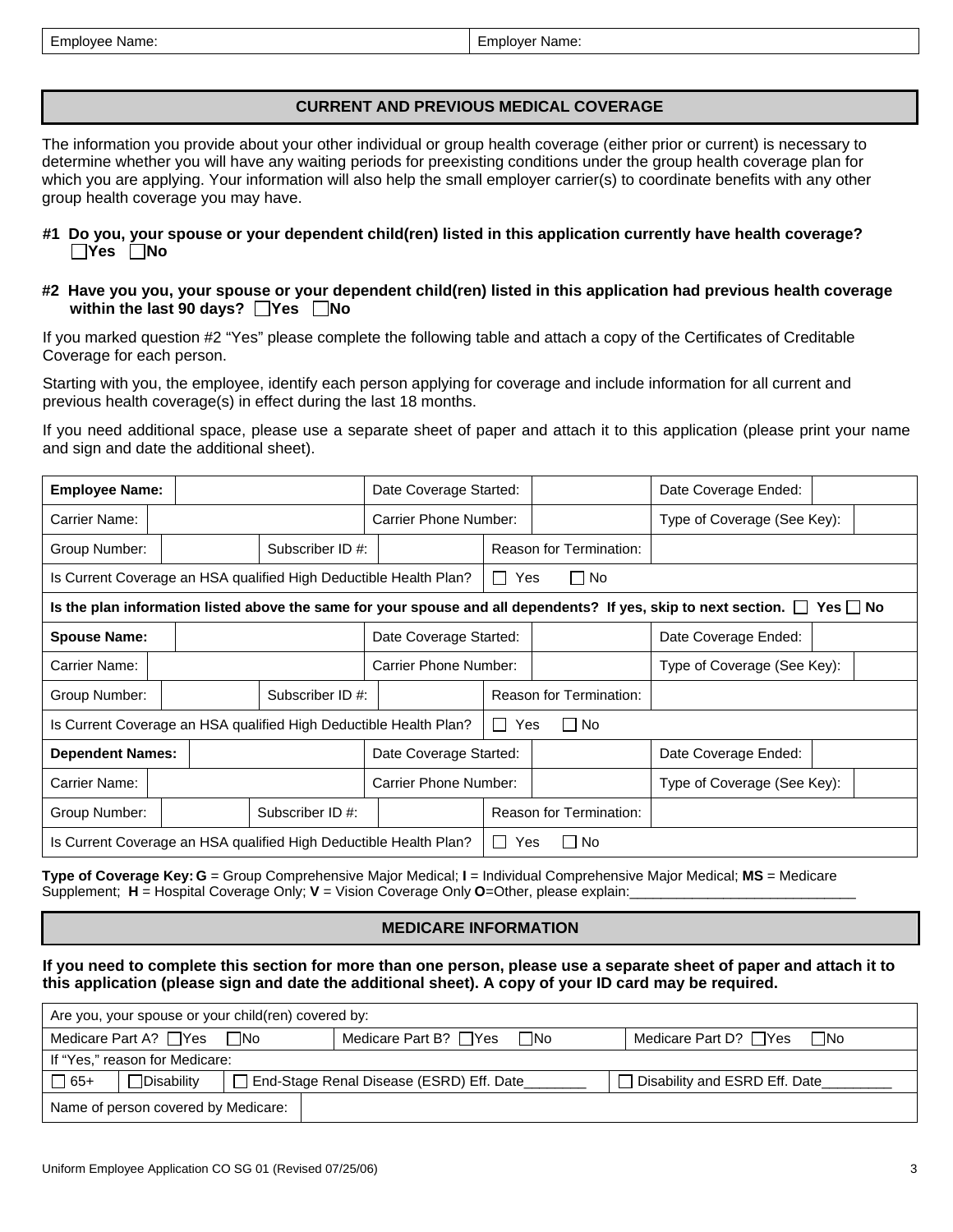### **MEDICAL INFORMATION**

# **You are NOT required to share this information with your employer. You may, at your discretion, return this completed application in a sealed envelope. Please write your name on the outside of the envelope for easy identification.**

Please answer the following questions to the best of your knowledge. On the next page, please provide the complete details if you answer "Yes" to any of the questions below. The date that this application is signed is the date which you should use when answering questions that request you to provide prior history for a period of time.

# **This health questionnaire must be updated to include any change in health status that occurs between the date of application and the effective date.**

|                | Yes<br>No<br>Are you, your spouse or any dependent child(ren) currently pregnant or an expectant parent?                                                                                                                                                                                                                                                                                                                                                                                                      |                         |  |  |  |  |  |  |
|----------------|---------------------------------------------------------------------------------------------------------------------------------------------------------------------------------------------------------------------------------------------------------------------------------------------------------------------------------------------------------------------------------------------------------------------------------------------------------------------------------------------------------------|-------------------------|--|--|--|--|--|--|
|                | If "Yes," please indicate due date:<br>Twins or Other Multiple(s) Expected?<br>Yes<br>∏ No                                                                                                                                                                                                                                                                                                                                                                                                                    |                         |  |  |  |  |  |  |
| Complications? | $\Box$ Yes<br>$\Box$ No<br><b>C-Section Expected?</b><br>$\Box$ Yes<br>l INo                                                                                                                                                                                                                                                                                                                                                                                                                                  |                         |  |  |  |  |  |  |
|                | In the past 5 years, has anyone named in this application been treated or diagnosed by a medical professional as<br>$\Box$ Yes $\Box$ No<br>having Acquired Immune Deficiency Syndrome (AIDS) or AIDS Related Complex (ARC)?                                                                                                                                                                                                                                                                                  |                         |  |  |  |  |  |  |
|                | $\Box$ Yes<br>$\Box$ No<br>Has anyone named in this application used tobacco products during the past 12 months?                                                                                                                                                                                                                                                                                                                                                                                              |                         |  |  |  |  |  |  |
|                | If "Yes," please complete the following:                                                                                                                                                                                                                                                                                                                                                                                                                                                                      |                         |  |  |  |  |  |  |
| Name (s):      | $\Box$ Cigarettes<br>Chewing tobacco                                                                                                                                                                                                                                                                                                                                                                                                                                                                          | Pipe/Cigars<br>$\Box$   |  |  |  |  |  |  |
| Duration?      | Frequency?                                                                                                                                                                                                                                                                                                                                                                                                                                                                                                    |                         |  |  |  |  |  |  |
|                | In the past 5 years, has anyone named in this application been evaluated or treated for alcoholism or chemical<br>dependency; or joined any organization for alcoholism or chemical dependency; or used illegal drugs; or been advised<br>by a health care professional to reduce the use of alcohol or illegal drugs?                                                                                                                                                                                        | □ Yes □ No              |  |  |  |  |  |  |
| accident?      | In the past 5 years, has anyone named in this application sustained an injury as a result of an auto or work related                                                                                                                                                                                                                                                                                                                                                                                          | ∐Yes ∐No                |  |  |  |  |  |  |
|                | Within the past 5 years, has anyone applying for coverage been counseled, or consulted or treated for any of the following:                                                                                                                                                                                                                                                                                                                                                                                   |                         |  |  |  |  |  |  |
| 1.             | Heart disease or disorder, stroke, circulatory disorder, chest pain, high or low blood pressure, anemia or blood<br>disorder, elevated cholesterol and or/triglyceride levels or any other circulatory system issue?                                                                                                                                                                                                                                                                                          | $\Box$ Yes<br>$\Box$ No |  |  |  |  |  |  |
| 2.             | Ulcers, stomach disorder, liver/pancreas disorder, hernia, gallbladder disorder, rectal disorder, intestine disorder,<br>esophageal disorder, hepatitis, colitis, Crohn's disease or any other digestive system issue?                                                                                                                                                                                                                                                                                        | $\Box$ Yes<br>$\Box$ No |  |  |  |  |  |  |
| 3.             | Urinary tract/kidney/bladder disorder, prostate disorder, renal failure, menstrual disorder, genital disorder, sexual<br>dysfunction, infertility, dialysis, sexually transmitted disease, pregnancy complications (e.g., premature birth,<br>miscarriage, C-Section), breast disorder or other genitourinary system issue?                                                                                                                                                                                   | l Yes<br>l I No         |  |  |  |  |  |  |
| 4.             | Connective tissue disorder, thyroid disorder, adrenal disorder, diabetes, enlargement of the lymph-nodes, lymph<br>system disorder, pituitary disorder, any growth disorder or other endocrine system issue?                                                                                                                                                                                                                                                                                                  | $\Box$ Yes<br>l INo     |  |  |  |  |  |  |
| 5.             | Allergy(ies), asthma, emphysema, sinus or nasal disorder, lung disease or disorder, shortness of breath, sleep<br>apnea or other respiratory system issue?                                                                                                                                                                                                                                                                                                                                                    | $\Box$ No<br>$\Box$ Yes |  |  |  |  |  |  |
| 6.             | Arthritis, fibromyalgia, back/neck disorder, joint /bone disorder, knee disorder, carpal tunnel, skin disorder,<br>chronic fatigue syndrome or other musculoskeletal issue?                                                                                                                                                                                                                                                                                                                                   | $\Box$ No<br>∐ Yes      |  |  |  |  |  |  |
| 7.             | Brain disorder, aneurysm, paralysis, central nervous system disorder, cerebral palsy, epilepsy or other seizures,<br>headaches, multiple sclerosis or other nervous system issue?                                                                                                                                                                                                                                                                                                                             | $\Box$ No<br>∐ Yes      |  |  |  |  |  |  |
| 8.             | Cancer, tumor, abnormal growth, cyst or carcinoma-in-situ?                                                                                                                                                                                                                                                                                                                                                                                                                                                    | $\Box$ No<br>∐ Yes      |  |  |  |  |  |  |
| 9.             | Eye or ear disorder?                                                                                                                                                                                                                                                                                                                                                                                                                                                                                          | $\Box$ Yes<br>$\Box$ No |  |  |  |  |  |  |
| 10.            | Attention deficit disorder, psychological disorder, suicide attempt, depression, anxiety, autism or other behavioral<br>health issue or biologically based mental illness (schizophrenia, schizoaffective disorder, bipolar affective<br>disorder, major depressive disorder, specific obsessive-compulsive disorder, panic disorder)?                                                                                                                                                                        | $\Box$ No<br>∣ Yes      |  |  |  |  |  |  |
| 11.            | Organ or other type of transplant or implant (including breast implants), gastric bypass, physical deformity or<br>defect including cleft lip or cleft palate, prosthetic device, congenital disorder, down's syndrome?                                                                                                                                                                                                                                                                                       | $\Box$ Yes<br>□ No      |  |  |  |  |  |  |
| 12.            | Within the last 5 years, has anyone named in this application to be covered by this coverage had any other<br>injury, illness or treatment for any condition not already listed; been hospitalized or been scheduled for<br>hospitalization; had surgery or had surgery scheduled; had a test or a test scheduled; or been recommended to<br>have a test or surgery which was not performed for any reason not already mentioned in this application? We<br>are NOT seeking the results of HIV Antibody Test. | ∐ Yes<br>$\Box$ No      |  |  |  |  |  |  |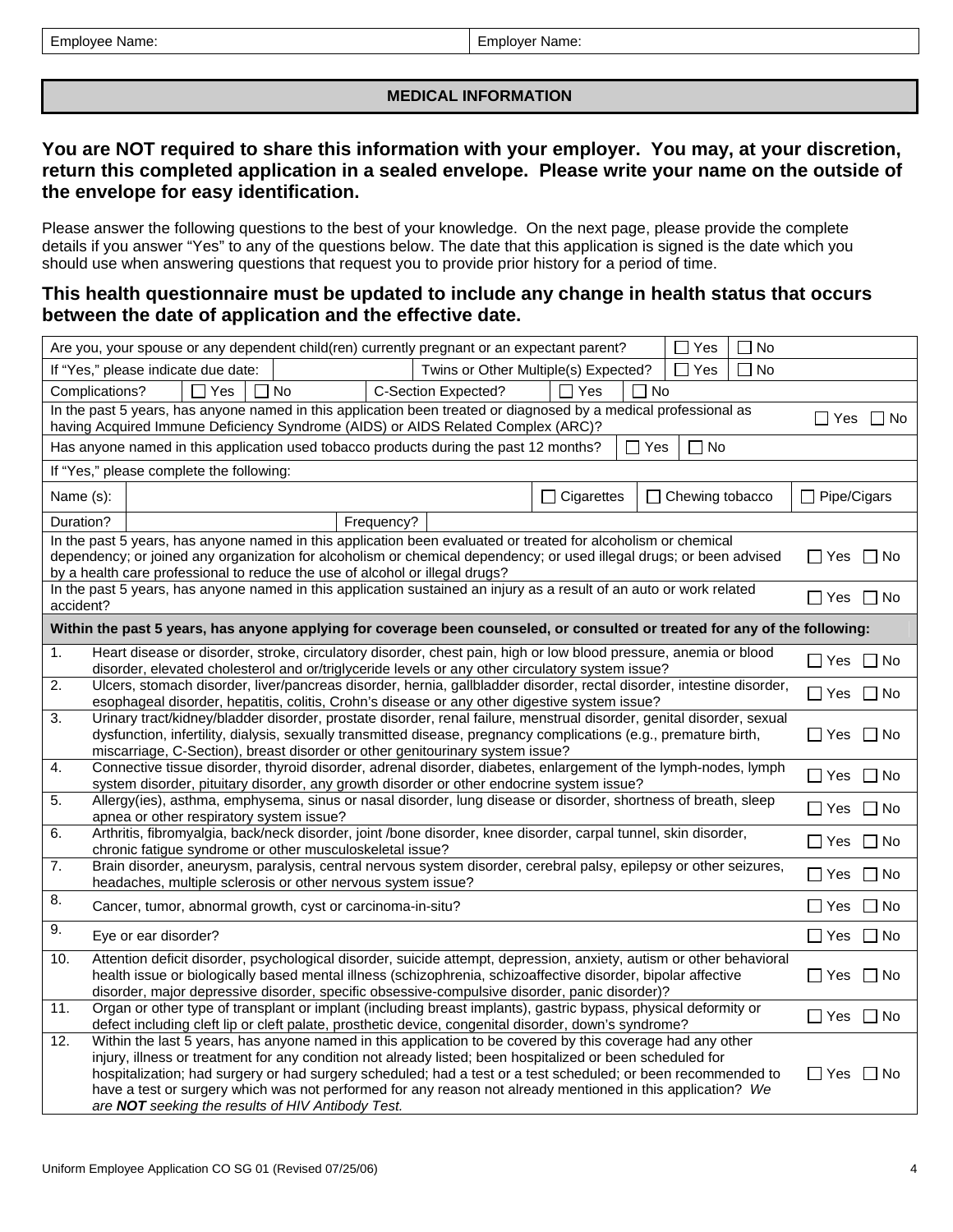| $\sim$<br>mployee<br>Name: | Name:<br><b>ווחונזוז</b> ז |
|----------------------------|----------------------------|
|----------------------------|----------------------------|

If you answered, "Yes" to any of the questions or conditions on the previous page please list and provide the complete details in the space provided below.

### **(Attach additional pages as needed. Please print your name and sign and date the additional pages.)**

| Name of<br>Person | Date(s) of<br>Treatment | Question<br>Number | Give full details for each question answered "Yes," state the<br>condition, duration and degree of recovery. If accident or<br>injury, also indicate if auto or work related. | Name and address of<br>attending physician or other<br>health care provider. |
|-------------------|-------------------------|--------------------|-------------------------------------------------------------------------------------------------------------------------------------------------------------------------------|------------------------------------------------------------------------------|
|                   |                         |                    |                                                                                                                                                                               |                                                                              |
|                   |                         |                    |                                                                                                                                                                               |                                                                              |
|                   |                         |                    |                                                                                                                                                                               |                                                                              |
|                   |                         |                    |                                                                                                                                                                               |                                                                              |
|                   |                         |                    |                                                                                                                                                                               |                                                                              |
|                   |                         |                    |                                                                                                                                                                               |                                                                              |
|                   |                         |                    |                                                                                                                                                                               |                                                                              |
|                   |                         |                    |                                                                                                                                                                               |                                                                              |

If anyone named in this application is taking medication or was prescribed or recommended any medication during the period of time related to your answer (i.e. past 5 years or currently taking), please list all of those medications, dosages, and what medical condition is being treated or were treated by each medication in the space provided below. **(Attach additional pages as needed and sign and date the additional pages.)** 

| Name of Person | Name, dosage and frequency of medication<br>(include illness or health condition for which<br>medication was prescribed) | Date(s) medication taken<br>(indicate if ongoing) | Name and address of prescribing<br>physician or licensed health care<br>provider |
|----------------|--------------------------------------------------------------------------------------------------------------------------|---------------------------------------------------|----------------------------------------------------------------------------------|
|                |                                                                                                                          |                                                   |                                                                                  |
|                |                                                                                                                          |                                                   |                                                                                  |
|                |                                                                                                                          |                                                   |                                                                                  |
|                |                                                                                                                          |                                                   |                                                                                  |
|                |                                                                                                                          |                                                   |                                                                                  |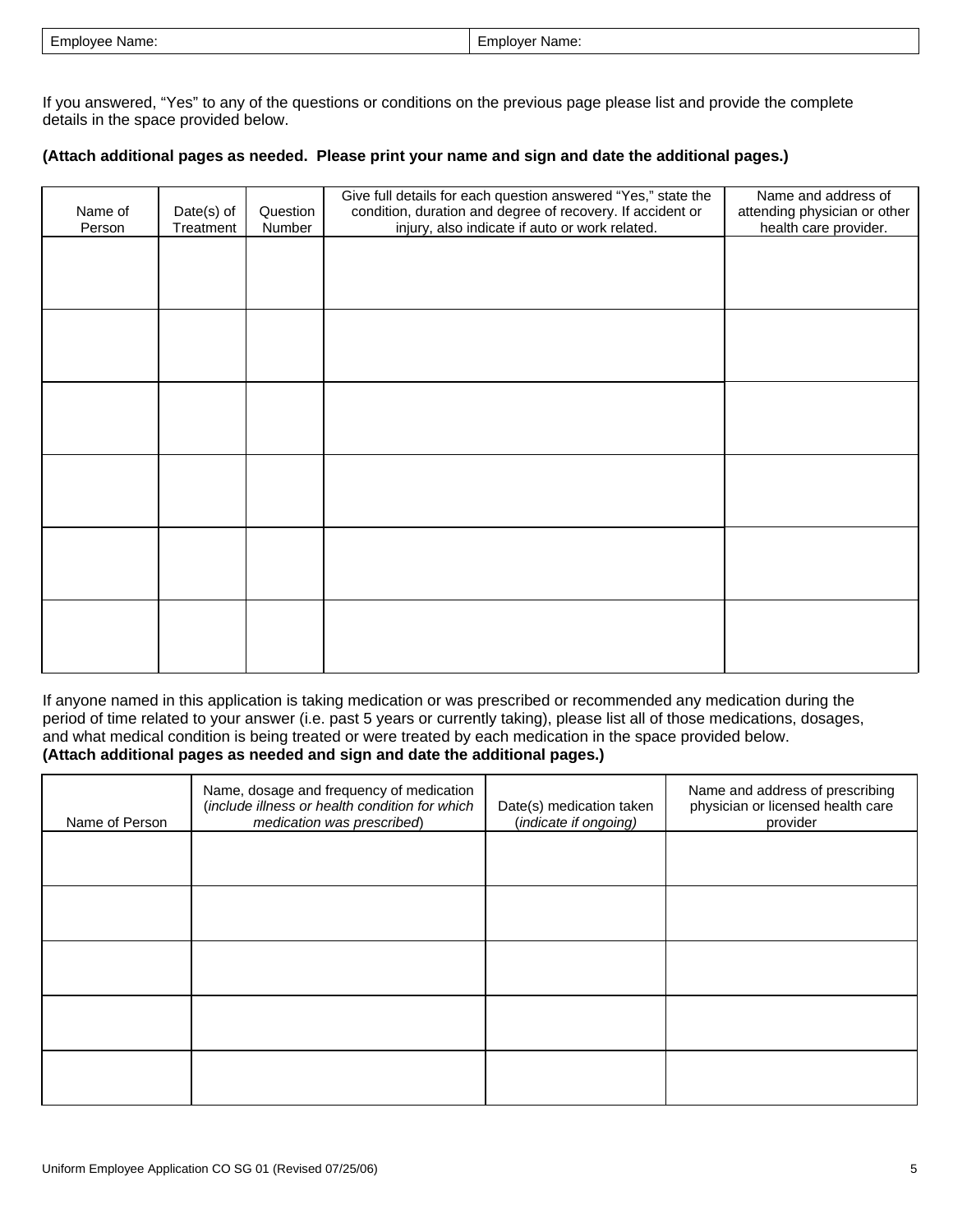| Employee Name: | Employer Name: |
|----------------|----------------|
|----------------|----------------|

## **TERMS AND CONDITIONS**

I acknowledge that I have read all sections of this Colorado Uniform Employee Application for Small Employer Group Health Coverage (Application), and I certify on behalf of my eligible family dependents and myself that the answers contained in this Application are complete and accurate to the best of my knowledge. I understand and agree that neither my employer nor any insurance agents have any authority to waive my complete answer to any question, agree to insurability, alter any contract, or waive any Colorado small employer carrier's other rights or requirements.

I hereby apply for enrollment for myself and for my eligible family dependents listed. On behalf of my eligible family dependents and myself, I agree to all of the terms and conditions of the group contract(s) with Colorado small employer carrier(s) under which I wish to enroll for coverage. I have indicated in this Application, if required, what product(s) or provider(s) I have selected. **I agree that no coverage will be effective until the date specified by the Colorado small employer carrier(s) with whom I enroll, after this application has been accepted by such carrier(s)**.

I understand and agree that any information obtained in connection with this Application will be used by Colorado small employer carrier(s) to determine eligibility for coverage, underwriting and for any other purposes related to providing coverage. On behalf of my eligible family dependents and myself, I authorize any provider of health services or supplies, insurance company, health care clearinghouse, pharmacy benefit manager, and any other person with knowledge or records to release information to any Colorado small employer carrier, its agents and legal representatives, about any and all healthrelated services and supplies provided or to be provided to me or my eligible family dependents.

**It is unlawful to knowingly provide false, incomplete, or misleading facts or information to an insurance carrier for the purpose of defrauding or attempting to defraud the carrier. Penalties may include imprisonment, fines, denial of insurance and civil damages. Any insurance carrier or agent of an insurance carrier who knowingly provides false, incomplete, or misleading facts or information to a policyholder or claimant for the purpose of defrauding or attempting to defraud the policyholder or claimant with regard to a settlement or award payable from insurance proceeds shall be reported to the Colorado Division of Insurance within the Department of Regulatory Agencies.** 

When applicable, I authorize my employer to deduct contributions from my earnings to be applied to the cost of coverage.

I agree to any applicable group contract provisions for the resolution of disagreements and disputes, including arbitration when required and as allowed by law. Please refer to any arbitration provisions in the group contract(s).

I understand that I may request a copy of this Application. I agree that a photographic copy of this Application shall be as valid as the original. A legible facsimile signature shall have the same force and effectiveness as the original. This document will become a part of the contract when coverage is approved and issued.

| <b>Signature of Employee:</b> |  |  |
|-------------------------------|--|--|
|-------------------------------|--|--|

**Signature of Employee: \_\_\_\_\_\_\_\_\_\_\_\_\_\_\_\_\_\_\_\_\_\_\_\_\_\_\_\_\_\_\_\_\_\_\_\_\_\_\_\_\_ Date Signed: \_\_\_\_\_\_\_\_\_\_\_\_\_\_\_\_\_\_**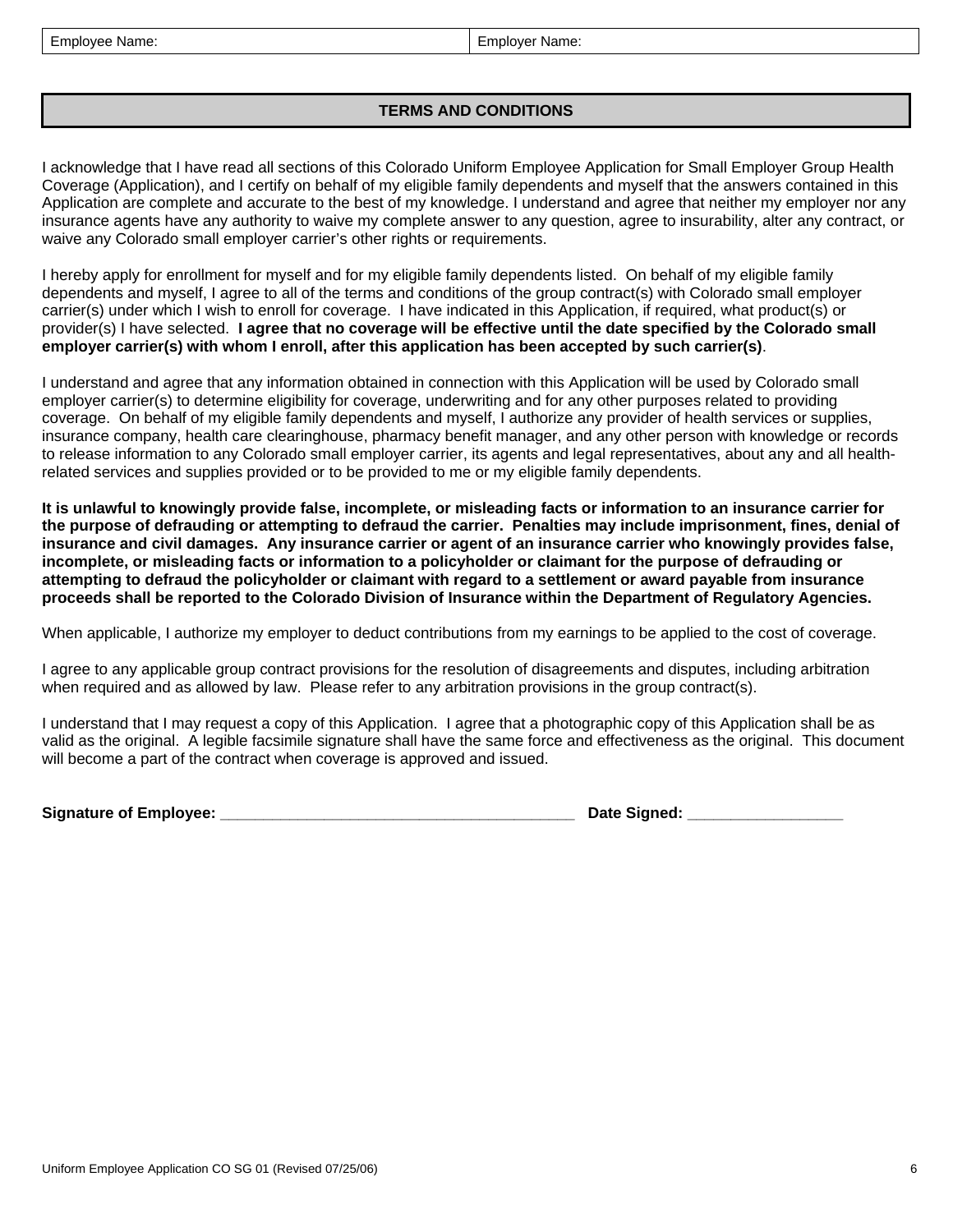### **DISCLOSURES**

### **COLORADO INSURANCE LAW REQUIRES ALL CARRIERS IN THE SMALL GROUP MARKET TO ISSUE ANY HEALTH BENEFIT PLAN IT MARKETS IN COLORADO TO SMALL EMPLOYERS OF 2-50 EMPLOYEES, INCLUDING A BASIC OR STANDARD HEALTH BENEFIT PLAN, UPON THE REQUEST OF A SMALL EMPLOYER TO THE ENTIRE SMALL GROUP, REGARDLESS OF THE HEALTH STATUS OF ANY OF THE INDIVIDUALS IN THE GROUP. BUSINESS GROUPS OF ONE CANNOT BE REJECTED UNDER A BASIC OR STANDARD HEALTH BENEFIT PLAN DURING OPEN ENROLLMENT PERIODS AS SPECIFIED BY LAW.**

Please be advised that a carrier may not request or require medical information going back more than five (5) years before the date of application. Additionally, the carrier cannot use medical information that is more than five (5) years old on any of the enrollee members of a small group in underwriting or setting premiums for the group.

### **Preexisting Conditions**

A preexisting condition means a condition (whether physical or mental), regardless of the cause of the condition, for which medical advice, diagnosis, care, or treatment was recommended or received within six (6) months preceding the date of enrollment or, if earlier, the first day of the waiting period for enrollment.

A preexisting condition limitation provision does not apply to pregnancy, a newly adopted child, a child placed for adoption, nor to a child who is enrolled within 30 days after birth.

A preexisting condition limitation provision **DOES NOT** apply to any of the mandated Colorado basic or standard HMO health benefit plans.

If the health benefit plan for which you are enrolling has a preexisting condition limitation provision, the following statements apply:

- This limitation period shall be no longer than six (6) months (12 months for business groups of one) for all new enrollees.
- For late enrollees, the limitation period may be up to 18 months.

The preexisting condition limitation period will be reduced by the period of time that a new enrollee was covered by creditable coverage, provided that the creditable coverage did not terminate more than 90 days before the earlier of the first day of the waiting period or the effective date of coverage. The health coverage policies or plans that count as "creditable coverage" can reduce the length of a preexisting condition limitation period depending on the amount of time the new enrollee was covered by the creditable coverage.

## **Late Enrollee**

A late enrollee is an eligible employee or dependent who requests enrollment in a group health benefit plan following the initial enrollment period for which the individual was entitled to enroll under the terms of the health benefit plan, as long as the initial enrollment period was a period of at least 30 days.

## **Creditable Coverage**

Creditable coverage as defined in § 10-16-102(13.7), C.R.S., means benefits or coverage under:

- Medicare or Medicaid;
- An employee welfare benefit plan or group health insurance or health benefit plan;
- An individual health benefit plan; a state health benefits risk pool (including but not limited to CoverColorado); or
- Coverage provided under Chapter 55 of title 10 of the United States code, a medical care program of the federal Indian health service or of a tribal organization, a health plan offered under chapter 89 of title 5, United States code, a public health plan, or a health benefit plan under section 5(e) of the federal "Peace Corps Act" (22 U.S.C. Sec 2504(e)).

This document is a publication of the Colorado Division of Insurance. If you have questions about the content of this document please contact our offices at 303-894-7499 or visit our website at [http://www.dora.state.co.us/insurance.](http://www.dora.state.co.us/insurance) For questions regarding coverage or enrollment please see your employer.